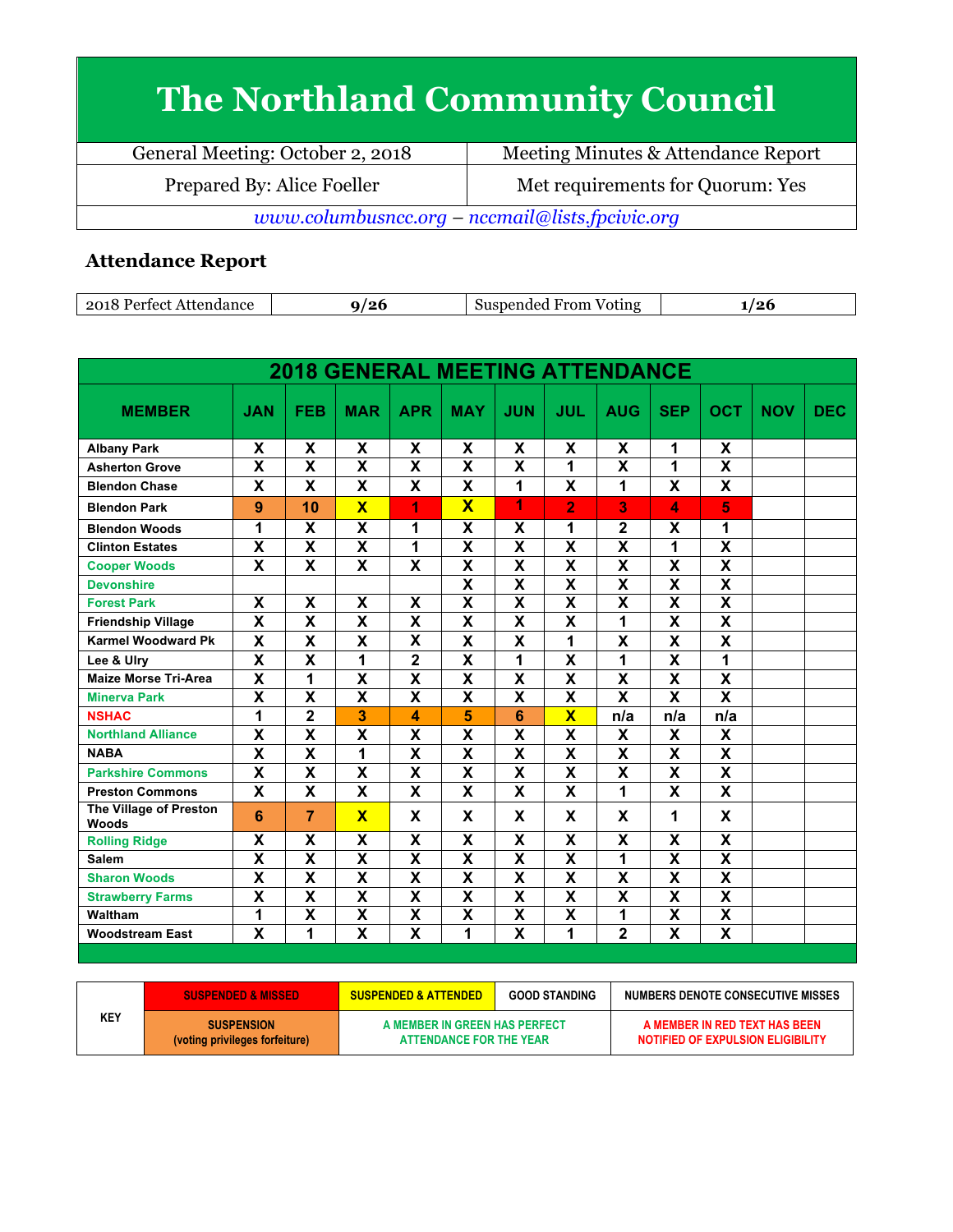| <b>Roll Call</b>                                                                                | Roll was taken. See above chart for details.<br>$\bullet$                                                                                                                                                                                                                                                                                                                                                                                                                                                                                                                                                                                                                                                                                                                                                                                                                                                                                                                                                                                                                                                                                                                                                      |
|-------------------------------------------------------------------------------------------------|----------------------------------------------------------------------------------------------------------------------------------------------------------------------------------------------------------------------------------------------------------------------------------------------------------------------------------------------------------------------------------------------------------------------------------------------------------------------------------------------------------------------------------------------------------------------------------------------------------------------------------------------------------------------------------------------------------------------------------------------------------------------------------------------------------------------------------------------------------------------------------------------------------------------------------------------------------------------------------------------------------------------------------------------------------------------------------------------------------------------------------------------------------------------------------------------------------------|
|                                                                                                 | <b>Liaison Reports</b>                                                                                                                                                                                                                                                                                                                                                                                                                                                                                                                                                                                                                                                                                                                                                                                                                                                                                                                                                                                                                                                                                                                                                                                         |
| <b>Columbus Fire Department</b><br>Station 24                                                   | No report<br>$\bullet$                                                                                                                                                                                                                                                                                                                                                                                                                                                                                                                                                                                                                                                                                                                                                                                                                                                                                                                                                                                                                                                                                                                                                                                         |
| <b>Columbus Police Department</b><br>Officer Scott Clinger<br><b>Officer Larry Geis</b>         | Tuesday Oct. 16, 7pm 1120 Morse Road - Block Watch<br>$\bullet$<br>Coordinators Meeting. There will be someone to discuss how<br>the city responds to mental health crisis calls.<br>Vice Operations has been suspended indefinitely. We don't<br>$\bullet$<br>think it will have a big impact on Northland, except for<br>massage parlors.<br>Zone One Newsletter is here.<br>$\bullet$                                                                                                                                                                                                                                                                                                                                                                                                                                                                                                                                                                                                                                                                                                                                                                                                                       |
| <b>City Attorney's Office</b><br><b>Bill Sperlazza</b>                                          | No report<br>$\bullet$                                                                                                                                                                                                                                                                                                                                                                                                                                                                                                                                                                                                                                                                                                                                                                                                                                                                                                                                                                                                                                                                                                                                                                                         |
| <b>Columbus Public Library Liaison</b><br>Andrea Villanueva (Northern Lights Branch<br>Manager) | The library needs volunteers. We are averaging 131 kids a<br>$\bullet$<br>day in the homework help center and 61-70 for reading<br>buddies. Kids age 12 and older, as well as adults, are<br>welcome to volunteer.<br>Carnegie Author was recently at the Main Library.<br>٠                                                                                                                                                                                                                                                                                                                                                                                                                                                                                                                                                                                                                                                                                                                                                                                                                                                                                                                                   |
| <b>FACT &amp; Consider Biking</b><br>David Roseman                                              | No report<br>$\bullet$                                                                                                                                                                                                                                                                                                                                                                                                                                                                                                                                                                                                                                                                                                                                                                                                                                                                                                                                                                                                                                                                                                                                                                                         |
| <b>Northland Area Business Association</b><br>Dave Cooper                                       | Thanks for help with 161 Clean Ups. We will be back in<br>$\bullet$<br>business in the spring. Our last event was Saturday. We had<br>27 volunteers and picked up 44 bag of trash. The tow trucks<br>who tow away cars after accidents are supposed to clean up<br>debris, but they rarely do. Call 311 if you see large debris on<br>the road.<br>NABA Luncheon is Tuesday the 9 <sup>th</sup> at the Days Inn. Tom<br>$\bullet$<br>Carter is a successful developer and business leader, and he<br>will be speaking. He helped redevelop Worthington Square.<br>Registration is here.                                                                                                                                                                                                                                                                                                                                                                                                                                                                                                                                                                                                                        |
| 161 TaskForce<br>George Schmidt                                                                 | See NABA notes<br>$\bullet$                                                                                                                                                                                                                                                                                                                                                                                                                                                                                                                                                                                                                                                                                                                                                                                                                                                                                                                                                                                                                                                                                                                                                                                    |
| <b>City of Columbus Community Liaison</b><br>Chris Suel                                         | The house on Forest Hills, last time they were taken to<br>$\bullet$<br>Environmental Court and they were fined. Today there were<br>police cars and a lot of trash is at the curb. Bulk pickup is<br>now scheduling a month out. This is an issue in many<br>communities. Emmanuel Remy is over trash and public<br>service.<br>Sandra mentioned that over the summer we have OSU<br>$\bullet$<br>students leaving and it causes a peak, and the system was<br>not set up to take more calls per day, even though we had<br>more contractors and the budget for more overtime. We are<br>working on the technology to fix that. Education is helpful –<br>spread the word to your neighbors.<br>Dave mentioned that the city should note and increase the<br>$\bullet$<br>priority of an item when multiple people are reporting the<br>same thing – crowdsourcing data.<br>Resident had a question about Sequoia Pool - City<br>$\bullet$<br>Attorney's office is working on it.<br>The sign in Devonshire that says Sharon Woods is on the<br>$\bullet$<br>docket to be moved, but they are waiting for equipment.<br>The Neighborhood Best Practices conference is Oct. 20.<br>$\bullet$<br>Please attend. |
|                                                                                                 | <b>Selected Discussions</b>                                                                                                                                                                                                                                                                                                                                                                                                                                                                                                                                                                                                                                                                                                                                                                                                                                                                                                                                                                                                                                                                                                                                                                                    |
| <b>Round Table Discussion</b><br><b>Bruce Cadwallader and Val ??</b>                            | Franklin County Children's Services:                                                                                                                                                                                                                                                                                                                                                                                                                                                                                                                                                                                                                                                                                                                                                                                                                                                                                                                                                                                                                                                                                                                                                                           |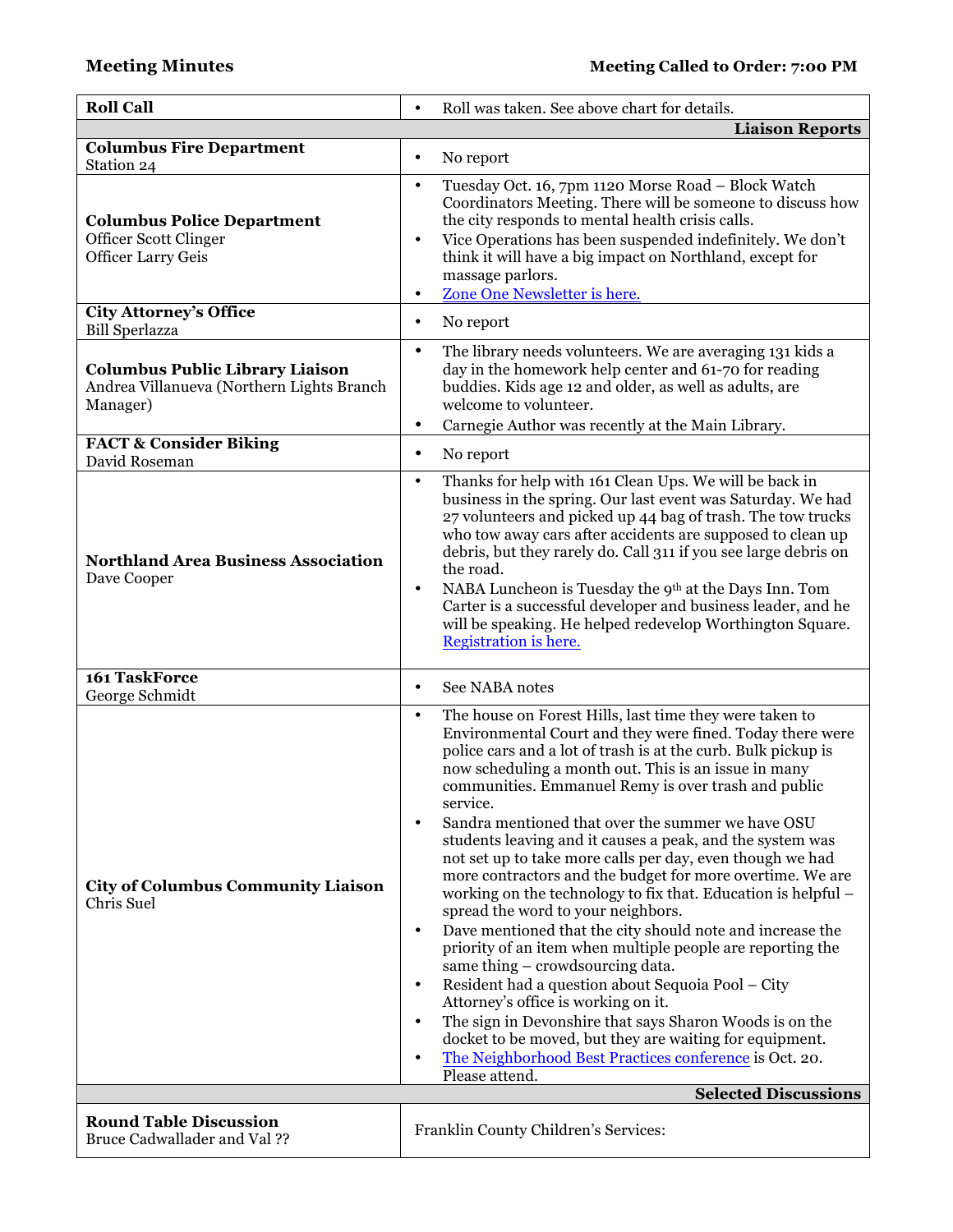|                                                                                            | $\bullet$<br>$\bullet$<br>$\bullet$<br>$\bullet$<br>$\bullet$<br>$\bullet$<br>$\bullet$ | The opioid crisis is causing the need for foster families to<br>skyrocket. Often the relatives may have an addiction<br>problem, too, and cannot be used for placement.<br>Top zip codes with the most reports of suspected child<br>abuse: 43223, 43207, 43204, 43211, 43232, 43228, 43227,<br>43224, 43219, 43206<br>Next month is National Adoption Month<br>In addition to needing foster parents and adoptive parents,<br>we have opportunities for mentors (meet with a child once or<br>twice a month), Crisis Center volunteers, gifts donated<br>through holiday wish, volunteers for our Therapeutic Arts<br>Program.<br>Our 2018 Strategic Focus is to create 100 relationships with<br>community hubs and target immigrant and refugee<br>communities. We also want to recruit and support<br>volunteers.<br>We ask the community to help with our holiday toy drive,<br>especially ethnic dolls, books and hair care products for<br>African-American children and other children of color.<br>Please help us spread the word around the community.<br>Messages we help to spread: Choose your partner carefully;<br>Volunteers and Mentors are needed; Foster Parents are<br>needed; Guidelines for Reporting Abuse and Neglect;<br>Parenting Tips; Safe Sleep.<br>To request a speaker for your group, contact Marion<br>Thompson at 614-275-2870 or mrthomps@fccs.us<br>We are supported primary by property tax levy.<br>You have to be 21, pass a criminal background check and<br>home safety check, and take free classes to get a certification.<br>You can own or rent, be single or married. Foster care<br>situations can be for a few months or more than a year, or<br>ultimately adopted. If you are a foster care provider, you are<br>given a monthly stipend to help care for them. |
|--------------------------------------------------------------------------------------------|-----------------------------------------------------------------------------------------|-------------------------------------------------------------------------------------------------------------------------------------------------------------------------------------------------------------------------------------------------------------------------------------------------------------------------------------------------------------------------------------------------------------------------------------------------------------------------------------------------------------------------------------------------------------------------------------------------------------------------------------------------------------------------------------------------------------------------------------------------------------------------------------------------------------------------------------------------------------------------------------------------------------------------------------------------------------------------------------------------------------------------------------------------------------------------------------------------------------------------------------------------------------------------------------------------------------------------------------------------------------------------------------------------------------------------------------------------------------------------------------------------------------------------------------------------------------------------------------------------------------------------------------------------------------------------------------------------------------------------------------------------------------------------------------------------------------------------------------------------------------------------------------------------------------------|
|                                                                                            | $\bullet$                                                                               | There are better outcomes for children who stay together, so<br>we keep sibling groups together and try to place them with<br>relatives.                                                                                                                                                                                                                                                                                                                                                                                                                                                                                                                                                                                                                                                                                                                                                                                                                                                                                                                                                                                                                                                                                                                                                                                                                                                                                                                                                                                                                                                                                                                                                                                                                                                                          |
|                                                                                            |                                                                                         | <b>NCC Officer Reports</b>                                                                                                                                                                                                                                                                                                                                                                                                                                                                                                                                                                                                                                                                                                                                                                                                                                                                                                                                                                                                                                                                                                                                                                                                                                                                                                                                                                                                                                                                                                                                                                                                                                                                                                                                                                                        |
| <b>Treasurer</b><br><b>Felix Quachey</b>                                                   |                                                                                         | No transactions in operating account during the past month.<br>There were some parade expenses that came through.                                                                                                                                                                                                                                                                                                                                                                                                                                                                                                                                                                                                                                                                                                                                                                                                                                                                                                                                                                                                                                                                                                                                                                                                                                                                                                                                                                                                                                                                                                                                                                                                                                                                                                 |
| <b>Secretary</b>                                                                           | $\bullet$                                                                               | November Meeting - Polling Place will be in our regular                                                                                                                                                                                                                                                                                                                                                                                                                                                                                                                                                                                                                                                                                                                                                                                                                                                                                                                                                                                                                                                                                                                                                                                                                                                                                                                                                                                                                                                                                                                                                                                                                                                                                                                                                           |
| Alice Foeller<br><b>Vice President</b>                                                     |                                                                                         | meeting area, so we will be meeting down the hall.                                                                                                                                                                                                                                                                                                                                                                                                                                                                                                                                                                                                                                                                                                                                                                                                                                                                                                                                                                                                                                                                                                                                                                                                                                                                                                                                                                                                                                                                                                                                                                                                                                                                                                                                                                |
| Roger Davidson                                                                             | $\bullet$                                                                               | No report                                                                                                                                                                                                                                                                                                                                                                                                                                                                                                                                                                                                                                                                                                                                                                                                                                                                                                                                                                                                                                                                                                                                                                                                                                                                                                                                                                                                                                                                                                                                                                                                                                                                                                                                                                                                         |
| President<br>Alicia Ward                                                                   | $\bullet$                                                                               | Candidates Forum is moving to Oct. 23 featuring Franklin<br>County Auditor's race, Ohio Issue One, two Judicial Races,<br>and Ohio House 22 (Leland). More information here.                                                                                                                                                                                                                                                                                                                                                                                                                                                                                                                                                                                                                                                                                                                                                                                                                                                                                                                                                                                                                                                                                                                                                                                                                                                                                                                                                                                                                                                                                                                                                                                                                                      |
|                                                                                            |                                                                                         | <b>NCC Committee Reports</b>                                                                                                                                                                                                                                                                                                                                                                                                                                                                                                                                                                                                                                                                                                                                                                                                                                                                                                                                                                                                                                                                                                                                                                                                                                                                                                                                                                                                                                                                                                                                                                                                                                                                                                                                                                                      |
| <b>Nominating Committee</b>                                                                | $\bullet$                                                                               | No report                                                                                                                                                                                                                                                                                                                                                                                                                                                                                                                                                                                                                                                                                                                                                                                                                                                                                                                                                                                                                                                                                                                                                                                                                                                                                                                                                                                                                                                                                                                                                                                                                                                                                                                                                                                                         |
| <b>Banquet Committee</b><br>Alicia Ward, Chair                                             | $\bullet$                                                                               | No report                                                                                                                                                                                                                                                                                                                                                                                                                                                                                                                                                                                                                                                                                                                                                                                                                                                                                                                                                                                                                                                                                                                                                                                                                                                                                                                                                                                                                                                                                                                                                                                                                                                                                                                                                                                                         |
| <b>Independence Day Parade Committee</b><br>Alicia Ward<br>Web site is northlandparade.org | $\bullet$                                                                               | Alicia noted that we need a parade chair. It would be good to<br>get started on that now.                                                                                                                                                                                                                                                                                                                                                                                                                                                                                                                                                                                                                                                                                                                                                                                                                                                                                                                                                                                                                                                                                                                                                                                                                                                                                                                                                                                                                                                                                                                                                                                                                                                                                                                         |
| <b>Development Committee</b><br>Dave Paul, Chair                                           | $\bullet$<br>$\bullet$                                                                  | Details of the Development Committee meeting are available<br>here. 5771 Maple Canyon - Look-see for a self-storage<br>facility<br>Small vacant parcel - 2337 Fuji Dr. near 161 and Cleveland<br>Ave. Wants to build a 7,000/ft/sq building for their                                                                                                                                                                                                                                                                                                                                                                                                                                                                                                                                                                                                                                                                                                                                                                                                                                                                                                                                                                                                                                                                                                                                                                                                                                                                                                                                                                                                                                                                                                                                                             |